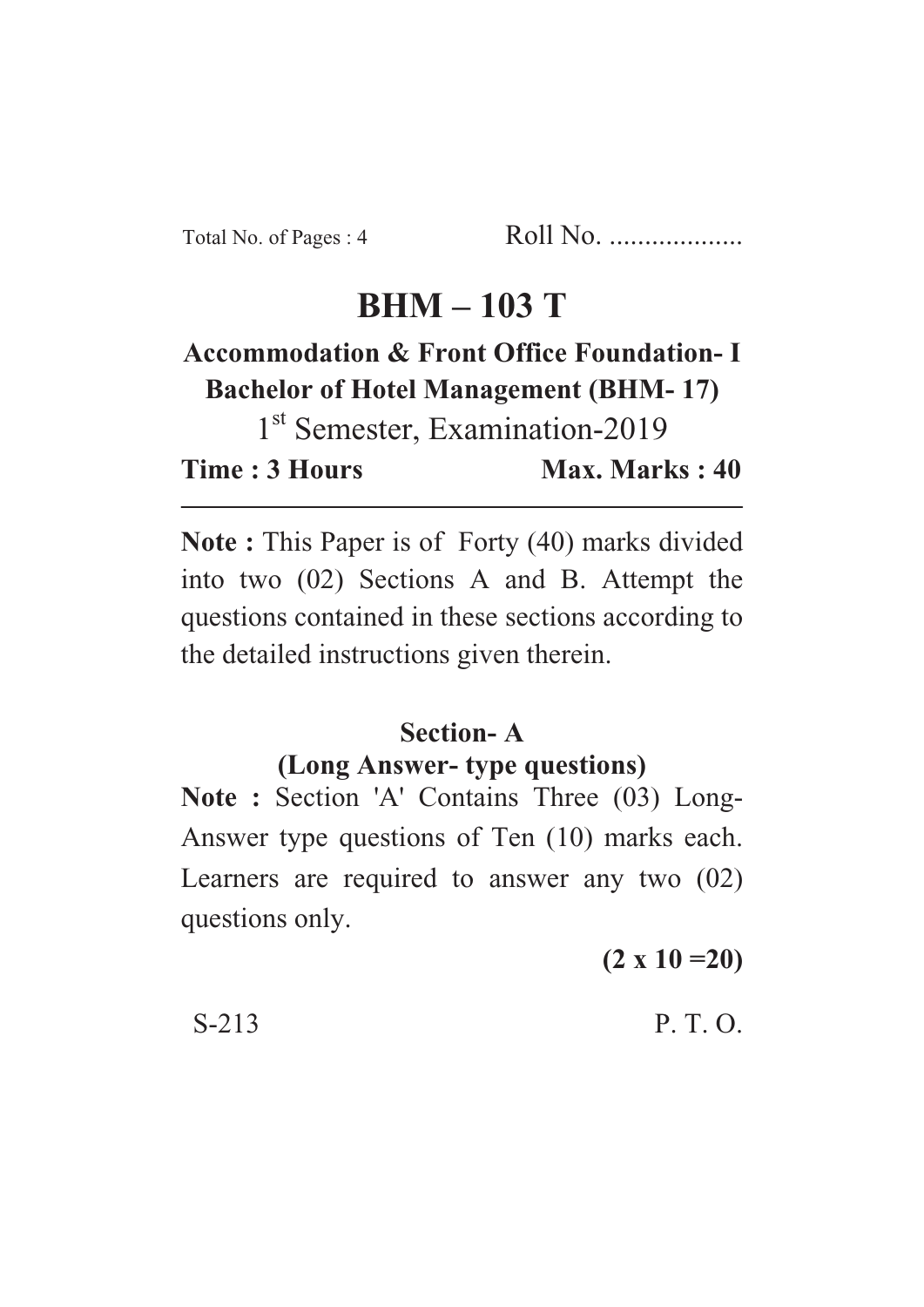- 1. Write a detailed note on origin, growth and development of Indian Hotels company (Taj Group of Hotels).
- 2. What are the various job duties and responsibilities of front office manager? Explain in detail.
- 3. What are the different types of rooms in a Five Star hotel? Explain in detail.

### **Section - B (Short-Answer-Type questions)**

**Note :** Section 'B' contains six (06) Short- answer type questions of Five (05) marks each. Learners are required to answer any Four (04) questions only.

**(5x4=20)**

S-213